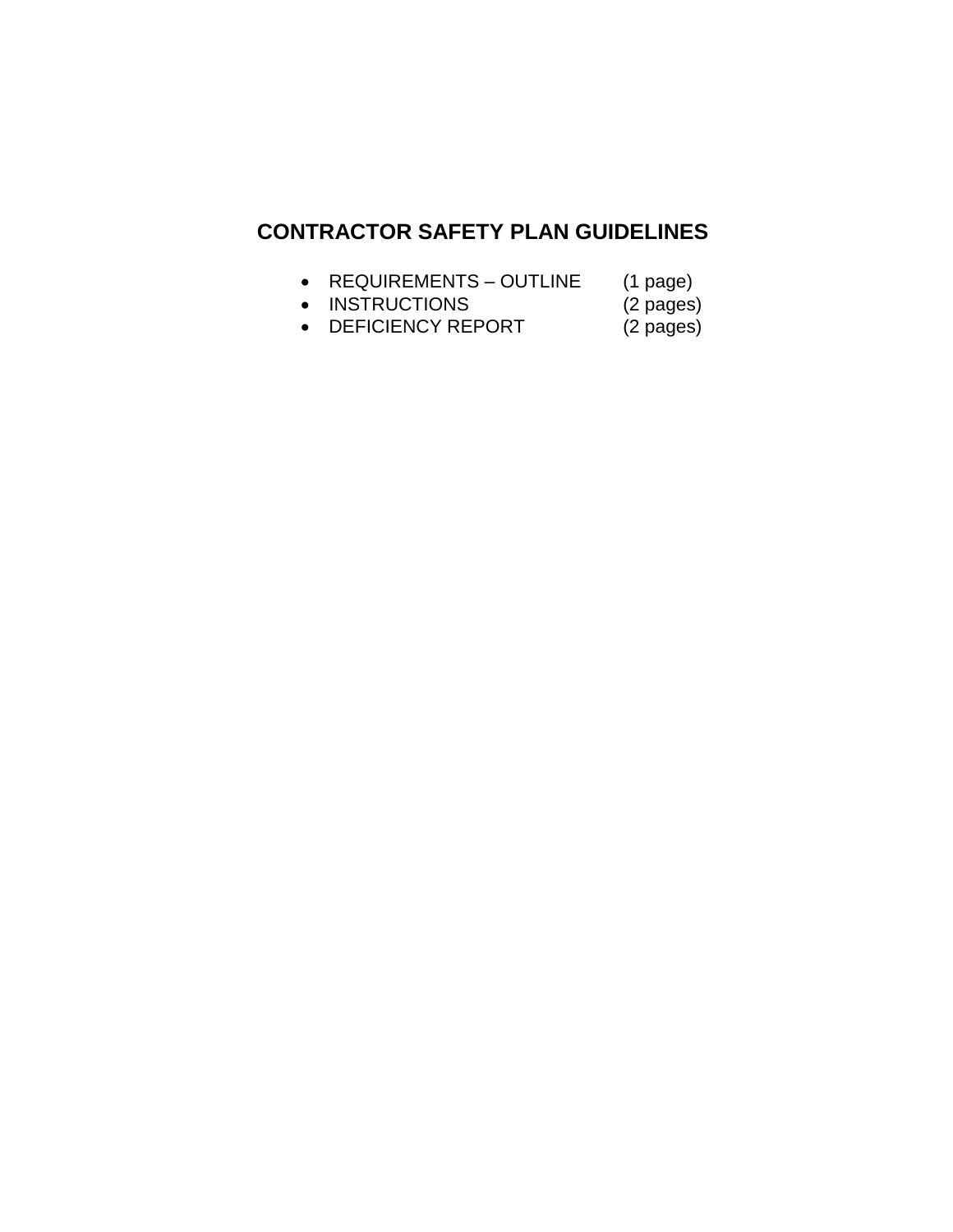#### **Maricopa County Department of Transportation SAFETY PLAN (Outline Requirements)**

|                          | 1. Contractor Safety Officer Assigned to Project:                                                                                                                                                                                                      |  |  |
|--------------------------|--------------------------------------------------------------------------------------------------------------------------------------------------------------------------------------------------------------------------------------------------------|--|--|
| Name:<br><b>Address:</b> | <u> 1989 - Johann John Stone, markin film yn y brening yn y brening yn y brening yn y brening y brening yn y bre</u>                                                                                                                                   |  |  |
| <b>Phone:</b>            | <u> 1989 - Johann Stein, marwolaethau a bhann an t-Amhair ann an t-Amhair an t-Amhair an t-Amhair an t-Amhair an</u>                                                                                                                                   |  |  |
|                          | 2. Contractor Corporate Safety Director:                                                                                                                                                                                                               |  |  |
| Name:<br><b>Address:</b> | <u> 1990 - Johann Barbara, martxa alemaniar argumento este alemanista este alemanista este alemanista este alem</u><br><u> 1989 - Johann Stoff, amerikansk politiker (d. 1989)</u><br><u> 1989 - Andrea Stadt Britain, amerikansk politik (* 1908)</u> |  |  |
| Phone:                   | <u> 1990 - Johann John Stone, markin film yn y brening yn y brening yn y brening yn y brening y brening yn y bre</u>                                                                                                                                   |  |  |
|                          | 3. Contractor Corporate Safety Philosophy pertaining to project:                                                                                                                                                                                       |  |  |
|                          | 4. Contractor Accident Prevention Program:                                                                                                                                                                                                             |  |  |
|                          | 5. Contractor Safety Training and Education Program:                                                                                                                                                                                                   |  |  |
|                          | 6. Contractor Medical/First Aid Services Program:                                                                                                                                                                                                      |  |  |
|                          | 7. Contractor Fire Prevention/Protection Program:                                                                                                                                                                                                      |  |  |
|                          | 8. Contractor Personal Protective Equipment Program                                                                                                                                                                                                    |  |  |
|                          | 9. Contractor Personal Health/Hygiene Program:                                                                                                                                                                                                         |  |  |
|                          | 10. Contractor Hazard Communication Program:                                                                                                                                                                                                           |  |  |
|                          | 11. Contractor Accident Reporting of Recordable Injuries/Fatalities                                                                                                                                                                                    |  |  |
|                          | 12. Contractor OSHA Inspections Record:                                                                                                                                                                                                                |  |  |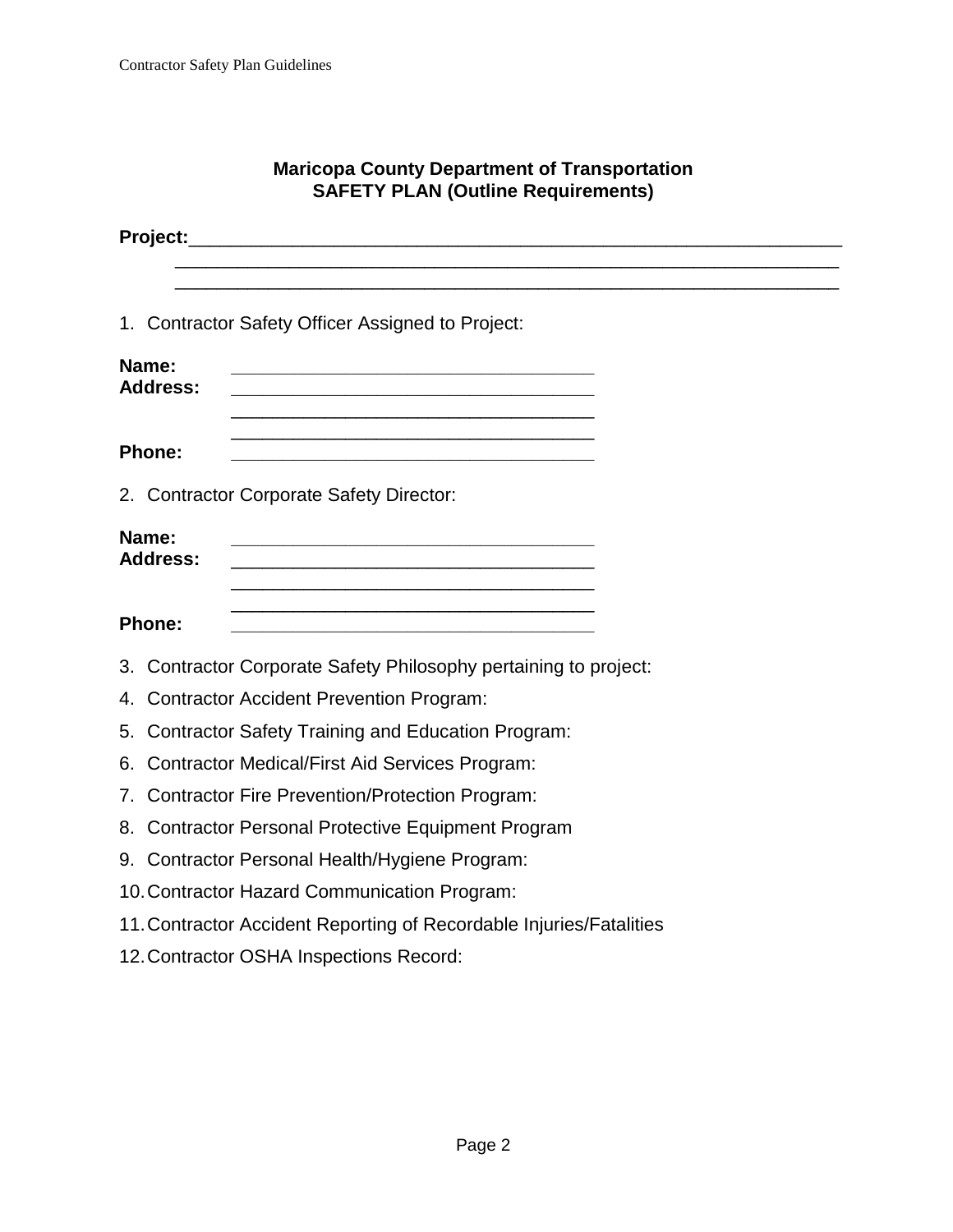#### **SAFETY PLAN INSTRUCTIONS**

- **Item No. 1:** Safety Officer Assigned: Fill in appropriate blanks as indicated. A resume of the safety officer assigned to the project should accompany the completed plan. Resume should indicate safety officer's experience in construction safety pertaining to requirements of this project.
- **Item No. 2:** Corporate Safety Director: Fill in the appropriate information as indicated.
- **Item No. 3**: Corporate Safety Philosophy: State the corporate safety philosophy pertaining to project.
- **Item No. 4:** Accident Prevention Program: Provide a copy of the company Accident Prevention Manuel, Employee Safety Handbook and method of documenting employees received and read same. Describe safetymonitoring methods, procedure for prohibiting use of machinery, tools, material, or equipment that is not in compliance with OSHA standards. Provide method of verifying qualified equipment/machinery operators. Describe or submit a copy of Hazardous Materials Handling program. (This program should outline methods and procedures for handling response to hazardous materials spills during refueling process or other circumstances). Submit a copy of the Hazard Communication Program, Confined Space Program, Excavation, Trenching & Shoring Program, Control of Hazardous Energy (Lockout/Tagout) Program, etc as required by the project.
- **Item No. 5:** Safety Training and Education Program: Describe method(s) employees will be instructed in the recognition of hazards, avoidance of unsafe conditions, and compliance with OSHA safety standards. Describe the document procedures of the training and education program.
- **Item No. 6:** Medical /First Aid Services: Submit a "Emergency Action Plan" stating First Aid services and provisions for providing medical care to employees. List telephone numbers for medical services to be utilized. List person(s) who have a valid certificate if First Aid training from the US Bureau of Mines, American Red Cross, or equivalent training that can be verified by documentary evidence. State the method of communicating the contents of the "Emergency Action Plan" to employees and where the "Plan" will be located for employee reference in time of emergency. Identify where medical supplies will be located on the project site and the contents of medical kits.
- **Item No. 7:** Fire Prevention/Protection Program: Describe fire prevention and protection program to be utilized throughout all phases of construction, repair, alteration, or demolition work.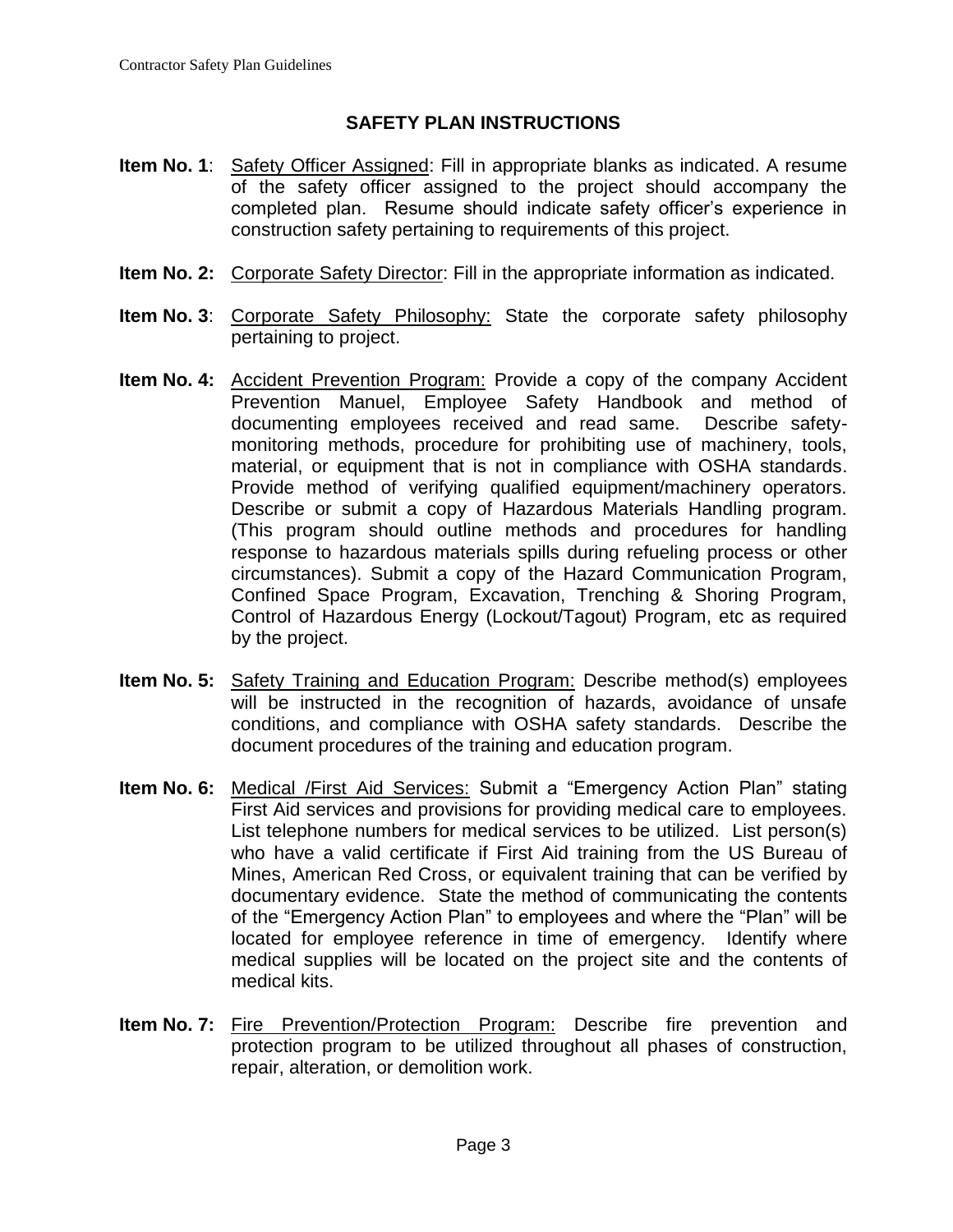- **Item No. 8:** Personal Protective Equipment Program: Describe the Personal Protective Equipment (PPE) program that is required by contractor of it's employees and subcontractors' employees in general application and any personal protection items that are unique to the project. Explain method contractor will use to monitor employee owned equipment to assure its adequacy, including proper maintenance and sanitation.
- **Item No. 9:** Contractor Personal Health/Hygiene Program: Provide information as to health and sanitation to be provided for employees of contractor and subcontractors. This applies to potable water/non-potable water, toilets, sewered/non-sewered and sanitation methods.
- **Item No. 10:** Hazard Communication (Employee Right-to-Know) Program: Provide a copy of the HAZCOM program along with copies of Material Safety Data Sheets (MSDS) for hazardous products used for project.
- **Item No. 11:** Accident Reporting of Recordable Injuries and Fatalities: Explain methods of reporting recordable workplace injuries/fatalities of contractor and subcontractor employees. Notify the County Project Manager of any serious injury or fatality immediately.
- **Item No. 12:** OSHA Inspection Record: Describe policy for handling OSHA inspections on the project. The County Project Manager and the Regional Development Safety Consultant shall be notified, immediately that an OSHA Compliance Officer is on the project. Information as to the outcome of any such inspection shall be passed on to the County Project Manager and County Safety Consultant in a timely manner.

Should there be any questions concerning information required, contact the Maricopa County Occupational Safety & Health Division, Regional Development Safety Consultant at (602) 540-3706.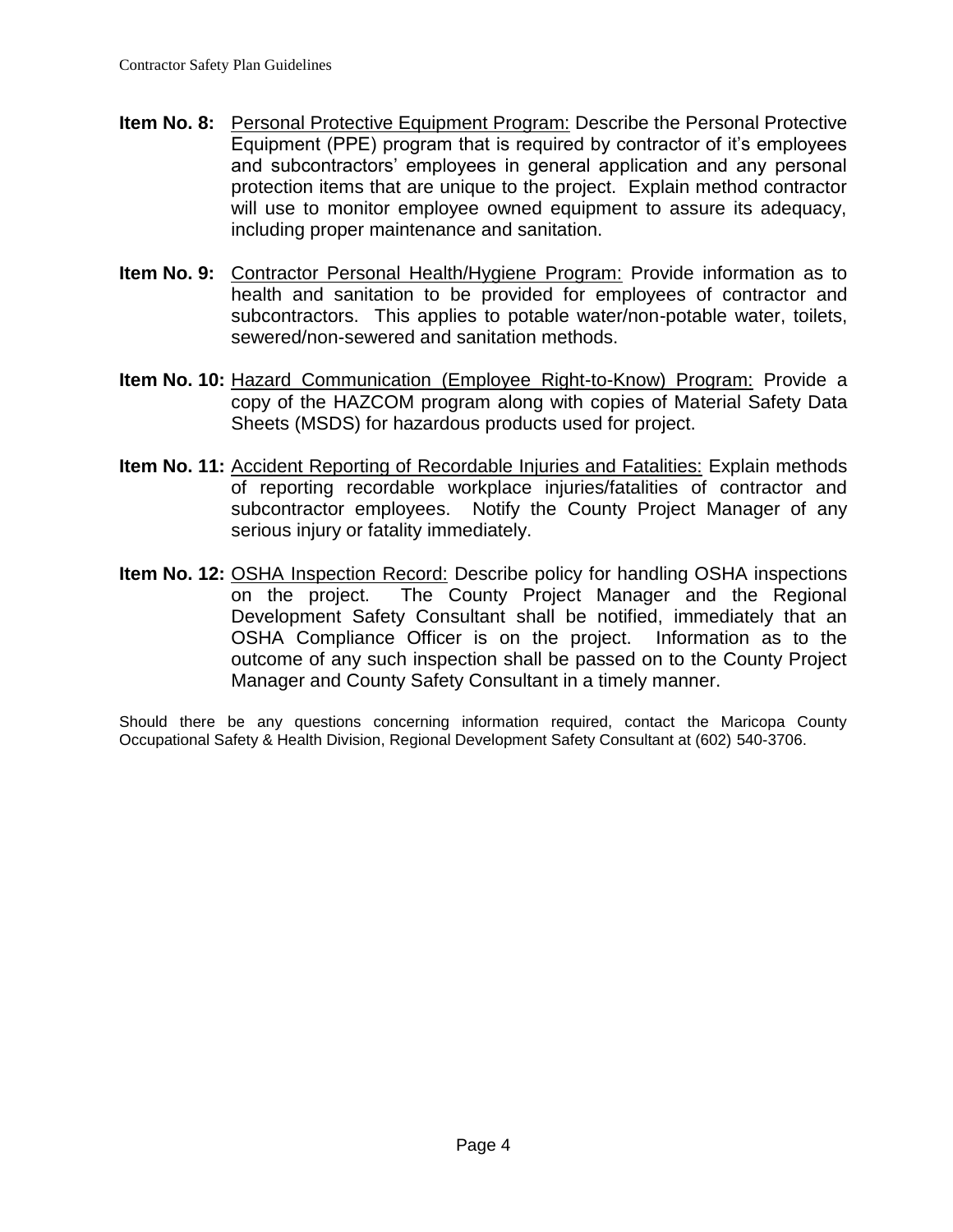### **Maricopa County Department of Transportation Risk Management Occupational Safety & Health Division 2901 W. Durango Street, Phoenix, AZ 85009**

# SAFETY PLAN DEFICIENCY REPORT

|                                  | Project:___________________________<br>Contractor:________________________________                                                                                                                                                                                                                                                                                                                                                                                                                                                                                                                                                                                                    |
|----------------------------------|---------------------------------------------------------------------------------------------------------------------------------------------------------------------------------------------------------------------------------------------------------------------------------------------------------------------------------------------------------------------------------------------------------------------------------------------------------------------------------------------------------------------------------------------------------------------------------------------------------------------------------------------------------------------------------------|
|                                  | According to our records the Safety Plan that was submitted for Job: ___________<br>was found to be deficient in the following areas as indicated by an (X).                                                                                                                                                                                                                                                                                                                                                                                                                                                                                                                          |
| <b>EXPLANATION OF DEFICIENCY</b> |                                                                                                                                                                                                                                                                                                                                                                                                                                                                                                                                                                                                                                                                                       |
|                                  | <b>Item No. 1:</b> _________ Safety Officer assigned<br>Resume<br>_______ Telephone/Address                                                                                                                                                                                                                                                                                                                                                                                                                                                                                                                                                                                           |
|                                  | <b>Item No. 2: _______</b> Corporate Safety Director<br>Telephone/Address                                                                                                                                                                                                                                                                                                                                                                                                                                                                                                                                                                                                             |
|                                  |                                                                                                                                                                                                                                                                                                                                                                                                                                                                                                                                                                                                                                                                                       |
|                                  | <b>Item No. 4:</b> _________ Copy of Accident Prevention Manual<br>Copy of Employees Safety Handbook<br>Documentation method that employees have read material<br>Description of Safety Monitoring Methods<br>Procedure for prohibiting use of non-compliant machinery, tools,<br>materials or equipment.<br>Provide method of verifying qualified equipment/machinery<br>operators.<br>Describe Program for methods and procedures for handling<br>hazardous materials should spill occur.<br>Submit a copy of Confined Space Program.<br>Submit a copy of the Control of Hazardous Energy (LO/TO)<br>Program.<br>Submit a copy of the Excavation, Trenching and Shoring<br>Program. |
| Item No. 5:                      | Describe method(s) employees will be instructed in recognition<br>of workplace hazards, avoidance of unsafe conditions and<br>documentation of same.                                                                                                                                                                                                                                                                                                                                                                                                                                                                                                                                  |